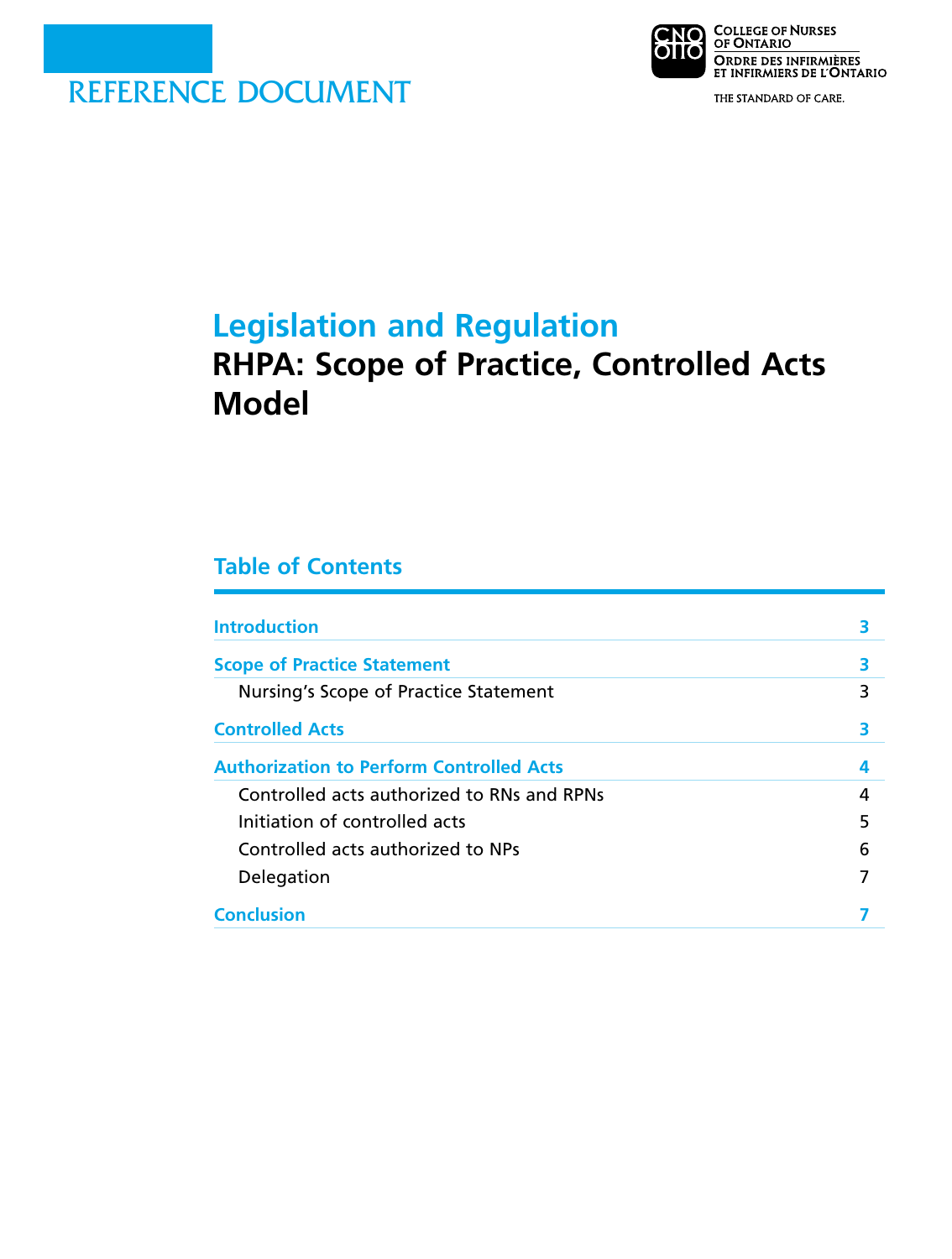

THE STANDARD OF CARE.

### **VISION**  Leading in regulatory excellence

## **MISSION**  Regulating nursing in the public interest

*RHPA: Scope of Practice, Controlled Acts Model* Pub. No. 41052

ISBN 978-1-77116-145-9

Copyright © College of Nurses of Ontario, 2020.

Commercial or for-profit redistribution of this document in part or in whole is prohibited except with the written consent of CNO. This document may be reproduced in part or in whole for personal or educational use without permission, provided that:

• Due diligence is exercised in ensuring the accuracy of the materials reproduced;

• CNO is identified as the source; and

• The reproduction is not represented as an official version of the materials reproduced, nor as having been made in affiliation with, or with the endorsement of, CNO.

This document replaces the 1996 publication Controlled Acts Regulations Now in Effect (Pub. No. 41024), the March 1994 publication Scope<br>of Practice and Controlled Acts Model: Protected Titles and the Scope of Practice/Con publication *Scope of Practice and Controlled Acts Model: Delegation and Accepting Delegation of Controlled Act Procedures* (Pub. No. 41028).

First published January 2000 as *The Regulated Health Professions Act, Part B: Scope of Practice, Controlled Acts Model (Revised 2000)*  Reprinted October 2000, December 2002, Revised for Web June 2003, Reprinted January 2004, December 2005, May 2008. Updated June 2009<br>(ISBN 1-894557-58-1) Updated November 2011 for Bill 179 changes. Updated 2014 for Dispens Act of Psychotherapy. (ISBN 978-1-77116-104-6) Revised January 2020 for the Controlled Act of Psychotherapy initiation regulation.

Additional copies of this document may be obtained by contacting CNO's Customer Service Centre at 416 928-0900 or toll-free in Canada at 1 800 387-5526.

College of Nurses of Ontario 101 Davenport Rd. Toronto, ON M5R 3P1

www.cno.org

Ce fascicule existe en français sous le titre : *LPSR : champ d'application et actes autorisés*, n° 51052.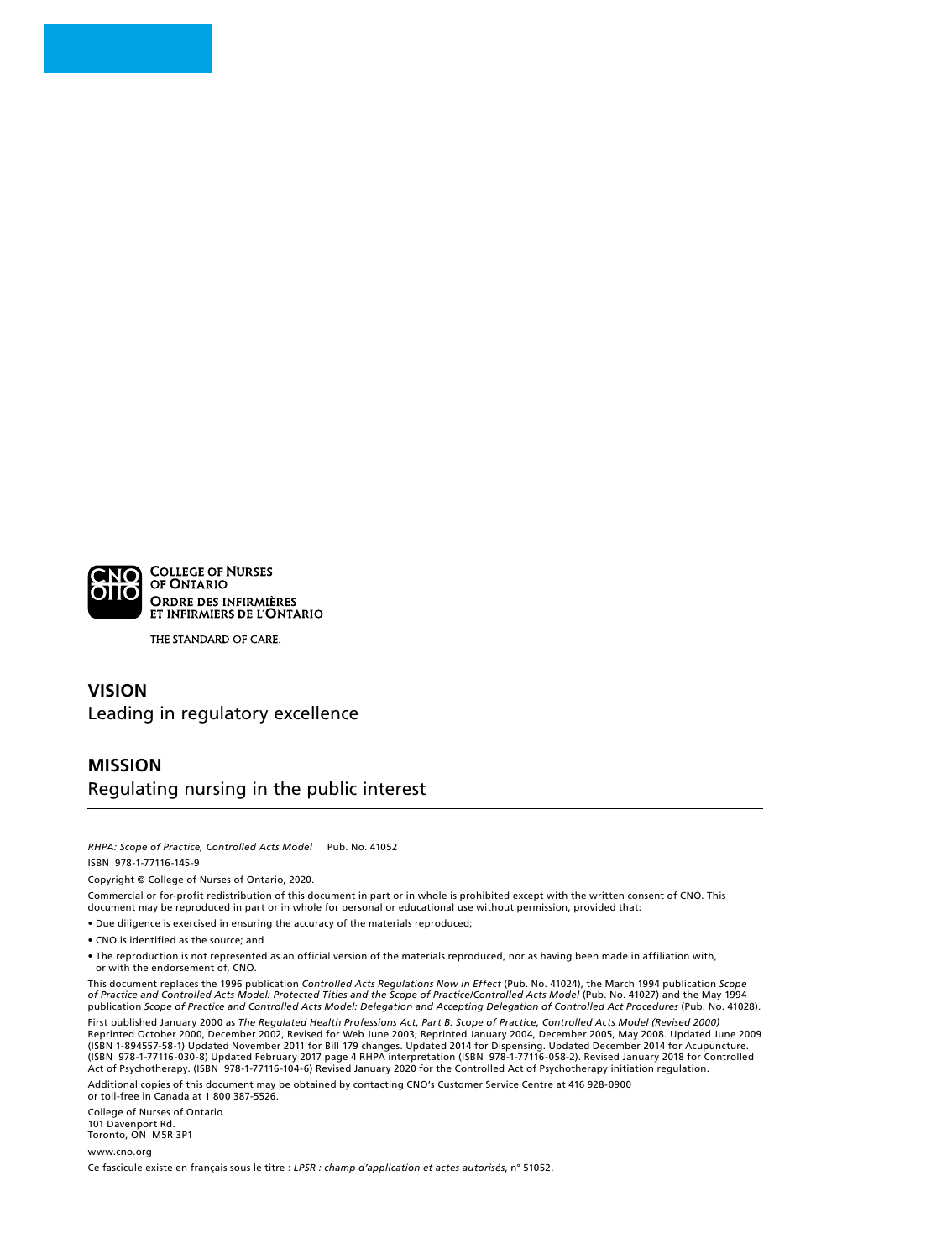# <span id="page-2-0"></span>**Introduction**

The scope of practice model is set out in the *Regulated Health Professions Act, 1991* (RHPA) and consists of two elements: a scope of practice statement and a series of authorized or controlled acts.

## **Scope of Practice Statement**

Each regulated health profession has a scope of practice statement that describes in a general way what the profession does and the methods that it uses. The scope of practice statement is not protected in the sense that it does not prevent others from performing the same activities. Rather, it acknowledges the overlapping scope of practice of the health professions.

## **Nursing's Scope of Practice Statement**

*The practice of nursing is the promotion of health and the assessment of, the provision of, care for, and the treatment of, health conditions by supportive, preventive, therapeutic, palliative and rehabilitative means in order to attain or maintain optimal function. (Nursing Act, 1991)* 

## **Controlled Acts**

Controlled acts are activities that are considered to be potentially harmful if performed by unqualified persons. The 14 controlled acts established in the RHPA are:

- 1. Communicating to the individual or his/her personal representative a diagnosis identifying a disease or disorder as the cause of symptoms of the individual in circumstances in which it is reasonably forseeable that the individual or his/her personal representative will rely on the diagnosis.
- 2. Performing a procedure on tissue below the dermis, below the surface of a mucous membrane, in or below the surface of the cornea, or in or below the surfaces of the teeth, including the scaling of teeth.
- 3. Setting or casting a fracture of a bone or dislocation of a joint.
- 4. Moving the joints of the spine beyond the individual's usual physiological range of motion using a fast, low amplitude thrust.
- 5. Administering a substance by injection or inhalation.
- 6. Putting an instrument, hand or finger
	- i. beyond the external ear canal,
	- ii. beyond the point in the nasal passages where they normally narrow,
	- iii beyond the larynx,
	- iv. beyond the opening of the urethra,
	- v. beyond the labia majora,
	- vi. beyond the anal verge, or
	- vii. into an artificial opening into the body.
- 7. Applying or ordering the application of a form of energy prescribed by the regulations under this Act.
- 8. Prescribing, dispensing, selling or compounding a drug as defined in the *Drug and Pharmacies Regulation Act* or supervising the part of a pharmacy where such drugs are kept.
- 9. Prescribing or dispensing, for vision or eye problems, subnormal vision devices, contact lenses or eyeglasses other than simple magnifiers.
- 10. Prescribing a hearing aid for a hearing-impaired person.
- 11. Fitting or dispensing a dental prosthesis, orthodontic or periodontal appliance or a device used inside the mouth to protect teeth from abnormal functioning.
- 12. Managing labour or conducting the delivery of a baby.
- 13. Allergy challenge testing of a kind in which a positive result of the test is a significant allergic response.
- 14. Treating, by means of psychotherapy technique, delivered through a therapeutic relationship,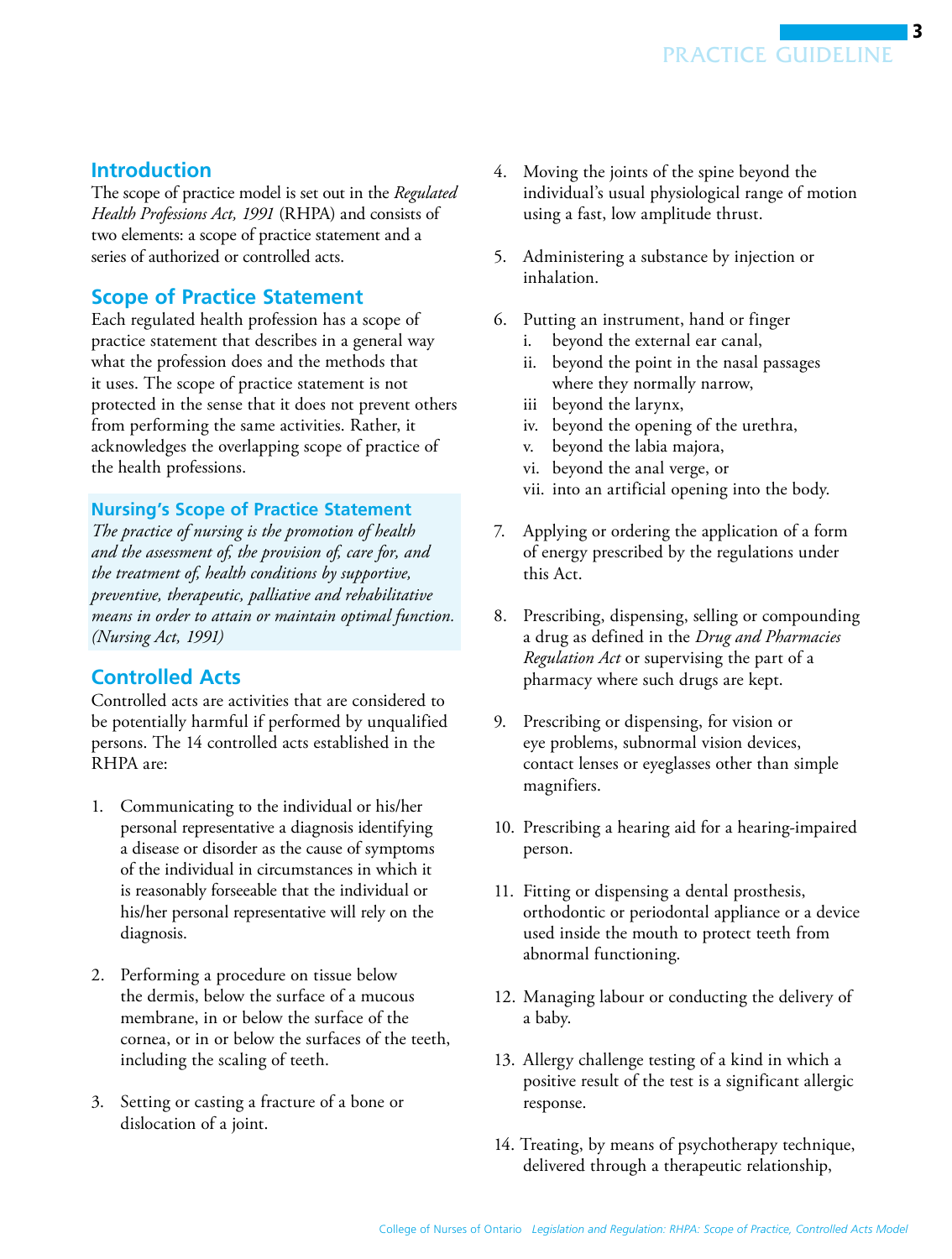<span id="page-3-0"></span>

an individual's serious disorder of thought, cognition, mood, emotional regulation, perception or memory that may seriously impair the individual's judgement, insight, behaviour, communication or social functioning.

## **Authorization to Perform Controlled Acts**

A regulated health professional is authorized to perform a portion or all of the specific controlled acts that are appropriate for that profession's scope of practice. Because of overlaps in practice, some professions are authorized to perform the same, or parts of the same, controlled acts. On the other hand, not all of the regulated health professions are authorized to perform controlled acts.

Note: The RHPA includes a number of exceptions that permit persons to perform controlled act procedures in defined circumstances. These exceptions are described on the column to the right.

#### **Controlled acts authorized to RNs and RPNs**

RNs and RPNs are authorized to perform the following controlled acts:

- 1. Performing a prescribed procedure below the dermis or a mucous membrane.
- 2. Administering a substance by injection or inhalation.
- 3. Putting an instrument, hand or finger
	- i. beyond the external ear canal,
	- ii. beyond the point in the nasal passages where they normally narrow,
	- iii. beyond the larynx,
	- iv. beyond the opening of the urethra,
	- v. beyond the labia majora,
	- vi. beyond the anal verge, or
	- vii. into an artificial opening into the body.
- 4. Dispensing a drug.
- 5. Treating, by means of psychotherapy technique, delivered through a therapeutic relationship, an individual's serious disorder of thought, cognition, mood, emotional regulation,

perception or memory that may seriously impair the individual's judgement, insight, behaviour, communication or social functioning.

A Registered Nurse (RN) or Registered Practical Nurse (RPN) may perform a procedure within the controlled acts authorized to nursing:

- if it is ordered by a physician, dentist, chiropodist, midwife or Nurse Practitioner (NP); or
- if it is initiated by an RN or RPN in accordance with conditions identified in regulation.

#### **Exceptions to the need for authorization**

Acupuncture is exempt from the controlled act of performing a procedure on tissue below the dermis when it is performed by a nurse in accordance with College standards. Therefore, authorization (e.g., an order) is not required for nurses to perform acupuncture.

The RHPA also provides several exceptions that allow persons to perform controlled acts. These exceptions are as follows:

- when providing first aid or temporary assistance in an emergency;
- when, under the supervision or direction of a member of the profession, a student is learning to become a member of that profession and the performance of the procedure is within the scope of the profession's practice;
- ■ when treating a member of a person's household and the procedure is within the second or third controlled act authorized to nursing;
- ■ when assisting a person with his/her routine activities of living and the procedure is within the second or third controlled act authorized to nursing; or
- when treating a person by prayer or spiritual means in accordance with the religion of the person giving the treatment.

In addition, a person who performs the following activities is not considered to be in contravention of the RHPA: ear-piercing or body-piercing for the purpose of accommodating a piece of jewelery, electrolysis and tattooing for cosmetic purposes. Other exceptions include male circumcision as part of a religious tradition or ceremony, and taking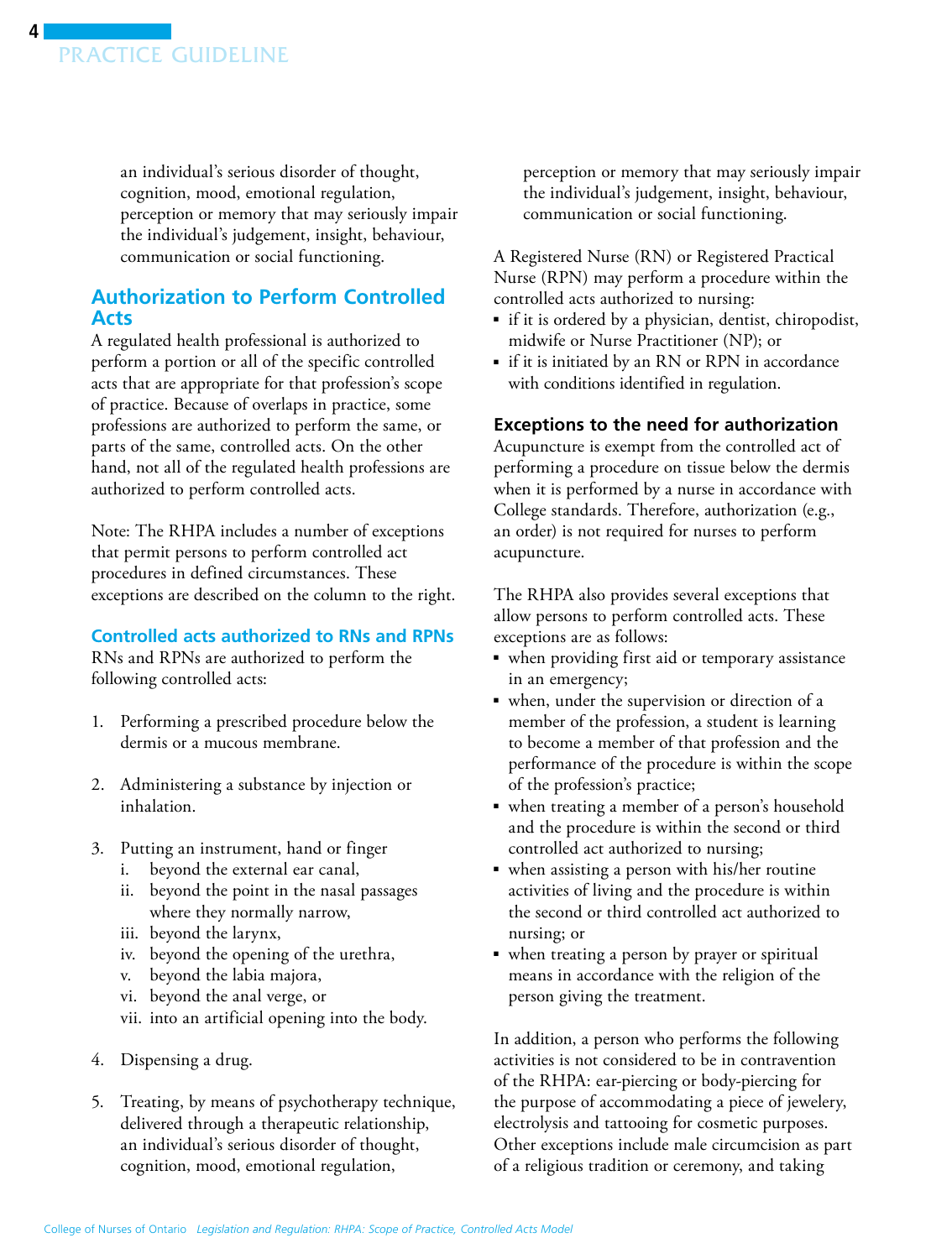<span id="page-4-0"></span>a blood sample by a person employed by a laboratory licensed under the *Laboratory and Specimen Collection Centre Licensing Act*.

#### **Initiation of controlled acts**

Regulations under the *Nursing Act, 1991* give the authority to initiate specific controlled acts to nurses who meet certain conditions. This means that these nurses may independently decide that a specified procedure is required and initiate that procedure in the absence of a specific order or medical directive from a physician. If initiating is within the scope of her/his role and competence, the initiating RN may perform the procedure or may write the order for another nurse to perform it; RPNs may initiate a procedure, but not write an order for another nurse to perform the procedure. Safe, appropriate initiation of a procedure involves:

- assessing the client and identifying a problem;
- considering all the available options to address the problem;
- weighing the risks and benefits of each option in light of the client's condition;
- deciding on a course of action; and
- accepting sole accountability for deciding that the particular procedure is required and ensuring that any potential consequences are managed appropriately.

RNs or RPNs who are competent to do so may perform a procedure initiated (ordered) by an RN. A nurse can initiate a procedure only when all of the following conditions are met:

- the nurse has the knowledge, skill and judgment to perform the procedure safely, effectively and ethically;
- the nurse has the knowledge, skill and judgment to determine whether the client's condition warrants performance of the procedure;
- the nurse determines that the client's condition warrants performance of the procedure having considered:
	- ◗ the known risks and benefits to the individual,
	- ◗ the predictability of outcomes of performing the procedure,
	- ◗ the safeguards and resources available in the circumstances to safely manage the outcomes of performing the procedure, and
- ◗ other relevant factors specific to the situation; and
- the nurse accepts sole accountability for determining that the client's condition warrants performance of the procedure.

Not all nurses will be competent to initiate controlled act procedures, nor will all nursing roles include this requirement. The knowledge, skill and judgment required to initiate a procedure is greater and different from that required to perform the same procedure. Nurses who consider initiating procedures are advised to clarify their scope of role responsibility within the health care team and with their employers.

The following are the procedures that may be initiated (performed) by an RPN who meets the conditions described above:

- 1. Care of a wound below the dermis or the mucous membrane by cleansing, soaking or dressing.
- 2. For the purpose of assisting a client with health management activities, a procedure that involves putting an instrument beyond the point in the client's nasal passages where they normally narrow, beyond the client's larynx or beyond the opening of the urethra.
- 3. For the purpose of assisting a client with health management activities, a procedure that requires putting a hand or finger beyond the labia majora
- 4. For the purpose of assessing a client or assisting a client with health management activities, a procedure that requires putting an instrument or finger beyond the anal verge.
- 5. Treating, by means of psychotherapy technique, delivered through a therapeutic relationship, an individual's serious disorder of thought, cognition, mood, emotional regulation, perception or memory that may seriously impair the individual's judgement, insight, behaviour, communication or social functioning.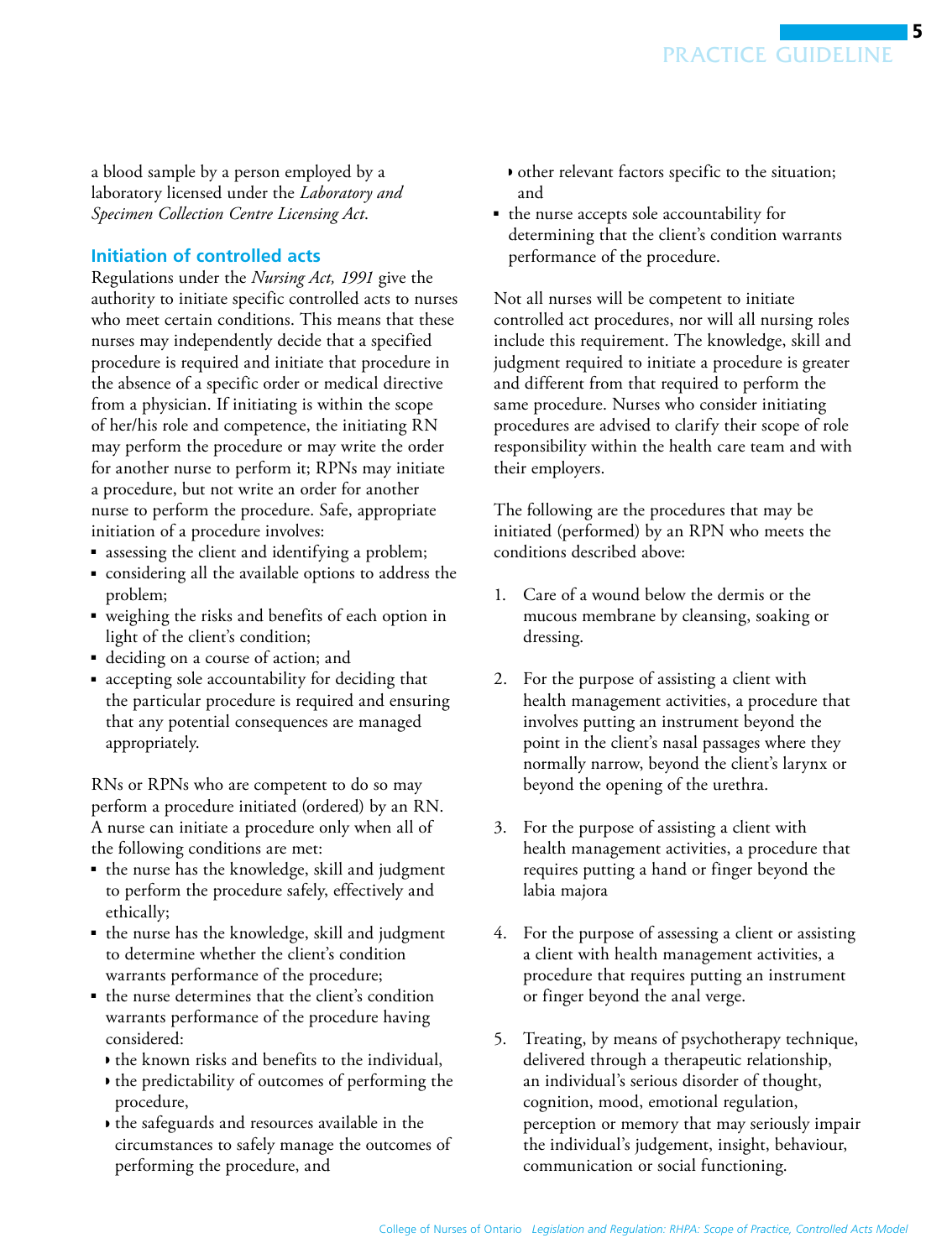<span id="page-5-0"></span>The following are the procedures that may be initiated (performed and/or ordered) by an RN who meets the conditions previously described:

- 1. Care of a wound below the dermis or the mucous membrane by cleansing, soaking, irrigating, probing, debriding, packing or dressing.
- 2. Venipuncture to establish peripheral intravenous access and maintain patency using a solution of normal saline (0.9 percent) when the client requires medical attention and delaying venipuncture is likely to be harmful to the client.

This permits an RN to establish intravenous access in anticipation of treatment being prescribed imminently. The authorized procedure is establishing the access, not using the solution as a form of treatment. Determining the solution and rate of solution are not within the scope of RN practice.

- 3. For the purpose of assisting a client with health management activities, a procedure that involves putting an instrument beyond the point in the client's nasal passages where they normally narrow, beyond the client's larynx or beyond the opening of the urethra.
- 4. For the purpose of assessing a client or assisting a client with health management activities, a procedure that requires putting:
	- ◗ an instrument or finger beyond the individual's anal verge or into an artificial opening into the client's body; or
	- ◗ an instrument, hand or finger beyond the individual's labia majora.
- 5. Treating, by means of psychotherapy technique, delivered through a therapeutic relationship, an individual's serious disorder of thought, cognition, mood, emotional regulation, perception or memory that may seriously impair the individual's judgement, insight, behaviour, communication or social functioning.

Procedures that involve putting an instrument or finger into one of the body openings, or into an artificial opening of the body for the purposes of treating a health problem, cannot be initiated by an RN. Authorized procedures are also limited to those activities that do not require the use of a prescribed drug, as RNs in the General Class are not authorized to prescribe drugs. NPs have additional controlled act authority as discussed in the next section.

### **Controlled acts authorized to NPs**

Nurse Practitioners have the authority to perform the following controlled acts:

- 1. Communicating to a client or a client's representative, a diagnosis made by the NP identifying as the cause of the client's symptoms, a disease or disorder.
- 2. Performing a procedure below the dermis or a mucous membrane.
- 3. Puting an instrument, hand or finger,
	- i. beyond the external ear canal
	- ii. beyond the point in the nasal passages where they normally narrow
	- iii. beyond the larynx
	- iv. beyond the opening of the urethra
	- v. beyond the labia majora
	- vi. beyond the anal verge, or
	- vii. into an artificial opening of the body.
- 4. Applying or ordering the application of a prescribed form of energy
- 5. Setting or casting a fracture of a bone or dislocation of a joint.
- 6. Administering a substance by injection or inhalation, in accordance with the regulation, or when it has been ordered by another health care professional who is authorized to order the procedure.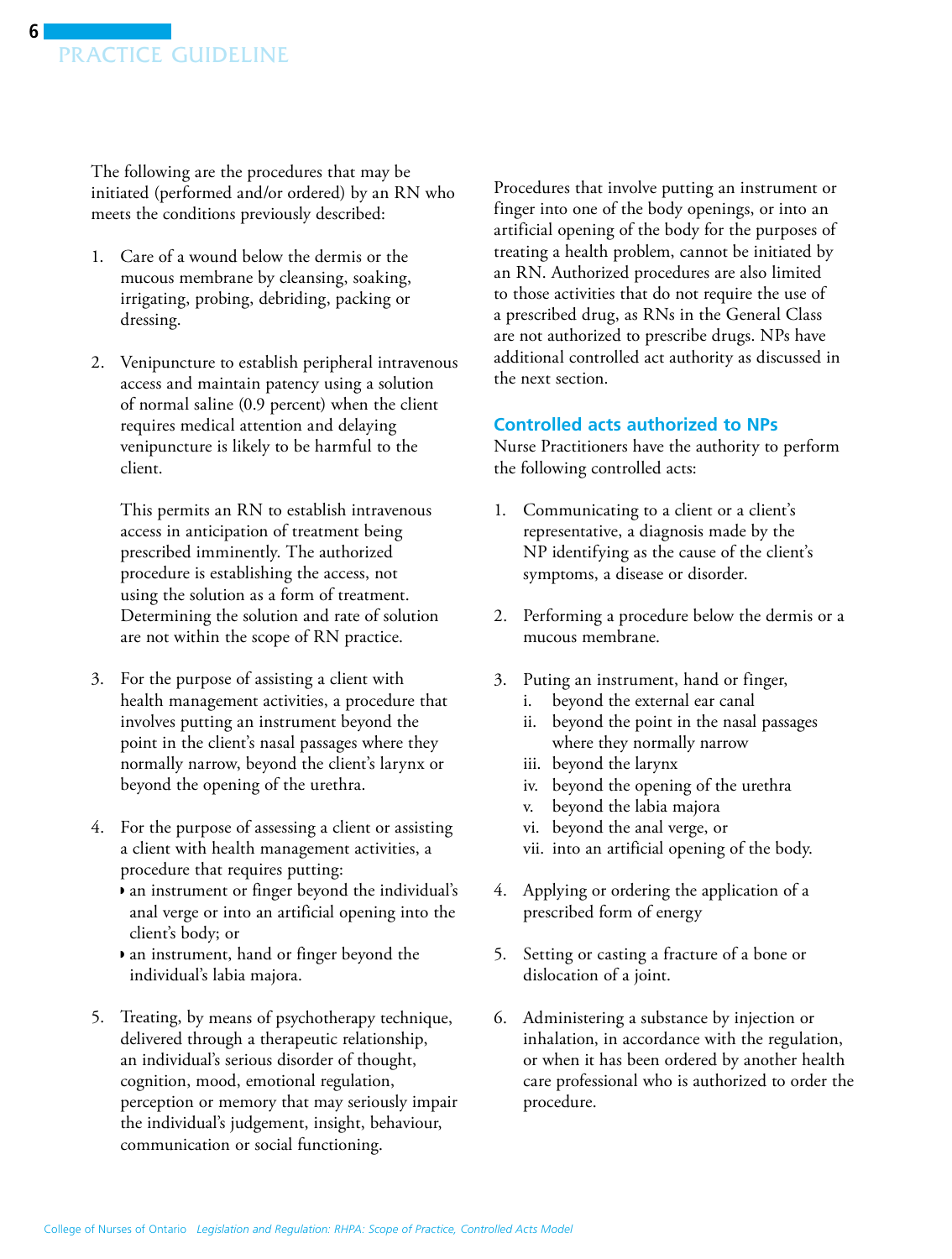- <span id="page-6-0"></span>7. Prescribing, dispensing, selling or compounding a drug in accordance with the regulation
- 8. Treating, by means of psychotherapy technique, delivered through a therapeutic relationship, an individual's serious disorder of thought, cognition, mood, emotional regulation, perception or memory that may seriously impair the individual's judgement, insight, behaviour, communication or social functioning.

These controlled acts reflect the broader scope of the NP role, which involves assessing, diagnosing and treating clients. Further information on the scope of practice of NPs can be found in the *Nurse Practitioner* practice document.

#### **Delegation**

Delegation is a formal process by which a regulated health professional, who is authorized and competent to perform a procedure under one of the controlled acts, delegates the performance of that procedure to someone, regulated or unregulated, who is not authorized by legislation to perform it.

There are controlled acts not authorized to nursing by the legislation, but which may be performed by a nurse when the procedure has been delegated by a person who is authorized by legislation to perform it.

For information about nurses' accountabilities in delegating activities and accepting delegation, refer to the College's *Authorizing Mechanisms* and *Working With Unregulated Care Providers* practice documents.

## **Conclusion**

The RHPA scope of practice and controlled acts model provides a flexible framework that facilitates the evolution of the nursing profession's scope of practice. The College's practice document *Decisions About Procedures and Authority* assists nurses in making decisions about the performance of procedures and in understanding their individual accountability.